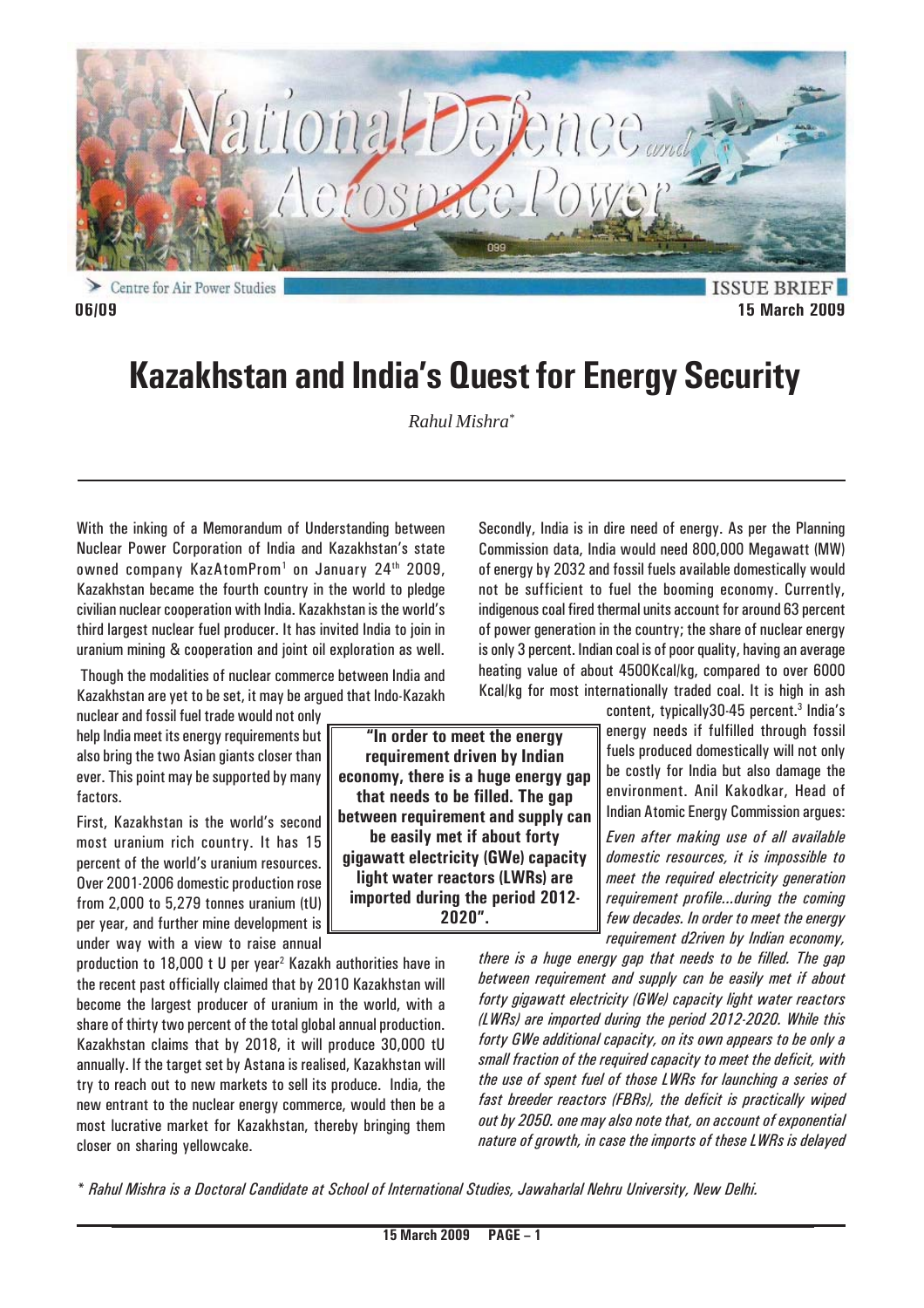### **ISSUE BRIEF**

*by a decade, the energy deficit in the year 2050 would be 178GWe and the corresponding requirement for coal import will be 0.7 billion tonne. The latter is approximately twice the annual coal requirement in our country today4 .*

India is precariously dependent on the Gulf countries for its oil supplies and

needs to diversify the sources of supply. Overdependence on the Gulf for fossil fuels might prove dangerous for India's energy interests. Oil supplies from the Gulf region are getting increasingly erratic and are subject to challenges of maritime threats coming from the Somalian coast. Reemergence of Taliban and insurgency in provinces bordering Durand Line pose major challenge to the viability of oil coming from gulf through transnational pipeline. Owing to these problems, \$7.5 billion IPI (Iran-Pakistan-India) pipeline project is in doldrums.<sup>5</sup> India is not keen to be a part of any further negotiations on the issue especially after the 26/11 terror attacks. Terrorist attacks in Lahore on 3 March pose a serious question on security guarantee supposedly provided by Pakistan.<sup>6</sup> The contentious issues of transit and transportation make the prospects of this project gloomier and India has not attended the tri-lateral talks with Iran and Pakistan in the last one year<sup>7</sup>. To make the matter worse, Iran and the US are still struggling to get back to normalcy in their relations and the Iranian nuclear programme is yet to be approved of by the world community. All these issues together indicate towards the bleak possibility of uninterrupted oil supply to India or other countries.

China has realized this problem well ahead of the rest of its neighbours including India. Despite the fact that China has shown interest in IPI indicating that it would step in shall India move out, it signed a pact with Kazakhstan to secure its oil supplies for the future. Opening of China-Kazakhstan pipeline in December 2007 and attempts to make a new export corridor stretching from the Caspian

basin to China indicate that it wants to make sure that even if oil supplies from conflict ridden Persian Gulf and Sudan discontinue, its interests are not hampered. Such an option is not beyond India's reach as well.

Interestingly, Kazakhstan's oil reserves are on par with Kuwait, making it the world's major alternative energy supplier in the next 10 years. Its current oil reserve

**Kazakhstan's oil reserves are on par with Kuwait, making it the world's major alternative energy supplier in the next 10 years. Its current oil reserve figures at 35 billion barrels (twice as much as the North Sea) and with the projected reserves of 100-110 billion barrels by 2015, it would be among the world's top three oil exporters.**

**Overdependence on the Gulf for fossil fuels might prove dangerous for India's energy interests. Oil supplies from the Gulf region are getting increasingly erratic and are subject to challenges of maritime threats coming from the Somalian coast.**

figures at 35 billion barrels (twice as much as the North Sea) and with the projected reserves of 100-110 billion barrels by 2015, it would be among the world's top three oil exporters. The country has already listed 241 oil fields, out of which only 74 fields have been explored by 142 companies. The oil

production will hit the target of 92 million tons per year by 2009 and 140 million tons a year by 2012. With the discovery of the Kashagan and Kumkol oil fields, the country's prospect of becoming an important player in the world's energy and oil markets is going to be a reality.<sup>8</sup> This makes it important for India to seek closer cooperation with Kazakhstan, which India is trying to do. In this context, a major breakthrough point came up when On January 24th 2009 Kazakhstan's state owned Kazmunai Gas signed a deal with ONGC Videsh Limited-Mittal Energy Limited (a joint venture between state owned ONGC and Industrialist Lakshmi Mittal). By virtue of this deal, ONGC Videsh-Mittal combine has got twenty-five percent stakes in Satpayev block in the Caspian Sea. In March 2009, India sought stakes in four Kazakhstan oilfields; Kashagan, Kurmangazy, Tengiz and Drakhan. India has offered its technical expertise in exploration and production (E&P) in nine other oilfields including Akku and Shetusy.<sup>9</sup> During his visit to Astana, Murli Deora, minister of petroleum and natural gas proposed to import coal from Kazakhstan. R.S. Sharma, chairman and managing Director of National Thermal Power Corporation later added, "The discussions with Kazakhstan are at a very preliminary stage. This is part of our plan to import around 15 mt per annum of coal".10 This is a crucial development in the light of the fact that currently NTPC is facing acute shortage of coal at its projects. India had 256 billion tones of coal reserves of which around 455 mt is mined a year. Coal shortages have been disturbing India for long, as the production has decreased from 6.2 percent (April-December) in 2005-06

> to 4.9 percent in the corresponding period in 2007-08.<sup>11</sup> Keeping this in mind, India has proposed to help Kazakhstan building gas processing and petrochemical plants at Atyrau and Akhtau.

> This seems a great move on part of India, but India can not afford to forget its past experience. India and Kazakhstan tried to cooperate in the areas of oil and gas in the past also.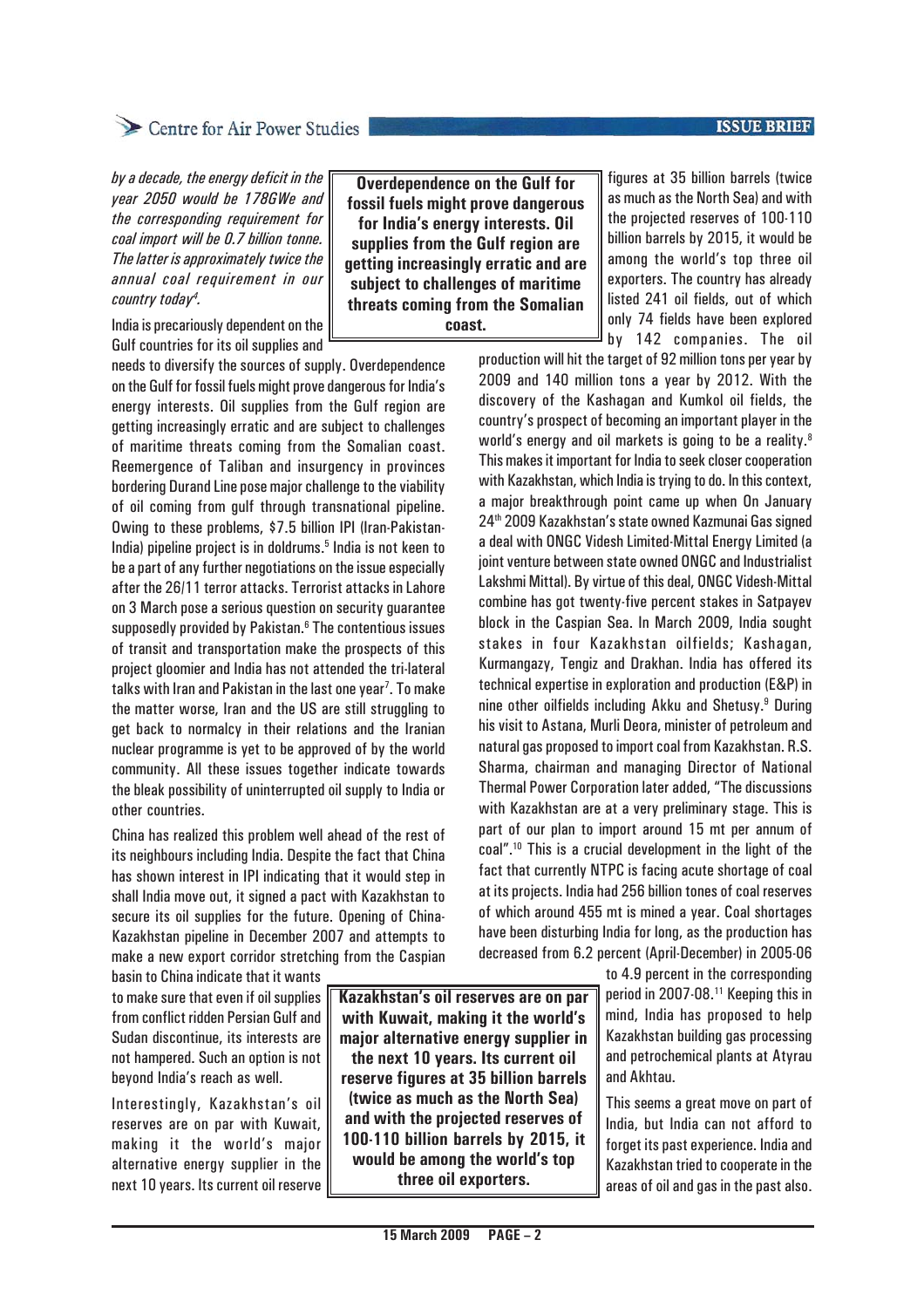### **ISSUE BRIEF**

## Centre for Air Power Studies

However, such attempts have been rather tardy. P. Stobdan argues:

*India did try to explore opportunities in the region's oil and gas deposits. Kazakhstan's failure to fulfil its past commitments for giving a slot to India in its oil fields certainly remained a discouraging point. India's inability to win the bid for PetroKazakhstan by the OVL-Mittal combine in 2005 only reinforced the point that Central Asia was not ready for India's entry.12*

**Competition among countries is likely to get more intense in the light of the fact that the world is going through deep economic slump and there has been a sharp fall in global oil prices. This might act as a catalyst for India to get uranium easily and at a more competitive price than it otherwise would have got.**

an agreement.13 In this context, Astana is the only option New Delhi could look for to secure reliable uranium supplies.

Fourthly, Kazakhstan strongly supported India's case at the Nuclear Suppliers' Group meet in September 2008. This is despite the fact that Kazakhstan suffered a lot by being the nuclear test site of the former Soviet Union. Kazakhstan

overlooked India's non-signing of Nuclear Non Proliferation Treaty and took India's credible nuclear non-proliferation record as a parameter for its support at the NSG meet.

Fifthly, India's relations with Kazakhstan have been exceptionally cordial. The Kazakh President Nursultan Nazarbayev is the first head of a Central Asian Republic to become the Guest of Honour at India's Republic day celebrations (2009). His previous visits to India have been in 1992, 1996 and 2002. Shared vision of 'Asian Century' has kept India and Kazakhstan together ever since Kazakhstan came up as an independent State. Kazakh President Nursultan Nazarbayev's idea of Conference on Interaction and Confidence building measures in Asia (CICA) is an appreciable attempt to bring together a range of Asian countries and address common issues of concern.14 Through this multilateral organization, India is not only addressing it concerns on terrorism and other non-traditional security issues; it is taking its ties with Kazakhstan to a higher level also. However, commercial ties don't match up to diplomatic bonding between the two countries. Civilian nuclear agreement between New Delhi and Astana would give a new impetus to bilateral trade and commerce. Apart from supply of yellowcake to India, joint exploration of uranium resources and setting up Nuclear power plants in India could also become mutually beneficial for the two countries.

Deepening the engagement with the second largest former Soviet Republic would be a great asset to the Indian foreign policy. India's relationship with Kazakhstan is time tested as India is one of the few non Soviet bloc countries which

> had access to the 'Other Side of the Soviet Moon'. The beginning of India-Kazakhstan energy cooperation could mark the end of India's arguably inconsequential presence in the Central Asian region.

However, the blame must not be put solely on Kazakhstan as India's attempts too have been erratic and dependent on a multitude of external and internal variables. One of the major bottlenecks as perceived by officials from both sides is the trade route linkage. This is more of a psychological issue than a physical one as there is a feasible Kazakhstan- China-India route. The key, however, lies in India's commitment in pursuing China to agree to such a route and to the parties involved to ensure the security of such a route.

Thirdly, the waiver given by the forty five member Nuclear Suppliers' Group in September 2008 rejuvenated the possibility of India seeking uranium from a wide range of countries. In addition to Kazakhstan, the potential partners include Uzbekistan, Niger and Mongolia. Kazakhstan certainly won't like to lose out to its neighbours in cooperating with India, given the fact that uranium supply would bring in huge profits for its economy. Competition among countries is likely to get more intense in the light of the fact that the world is going through deep economic slump and there has been a sharp fall in global oil prices. This might act as a catalyst for India to get uranium easily and at a more competitive price than it otherwise would have got.

Sourcing uranium from Kazakhstan is critical for India because the two top uranium producers; Australia and Canada are not enthusiastic about cooperating with India. Australia has already denied yellowcake to India, owing to India not being a member of Nuclear Non Proliferation

Treaty (NPT). India's diplomatic efforts failed to yield any positive outcome on the issue of India-Australia nuclear commerce. Canada, the second largest uranium rich country, is yet to approve such

**Sourcing uranium from Kazakhstan is critical for India because the two top uranium producers; Australia and Canada are not enthusiastic about cooperating with India.**